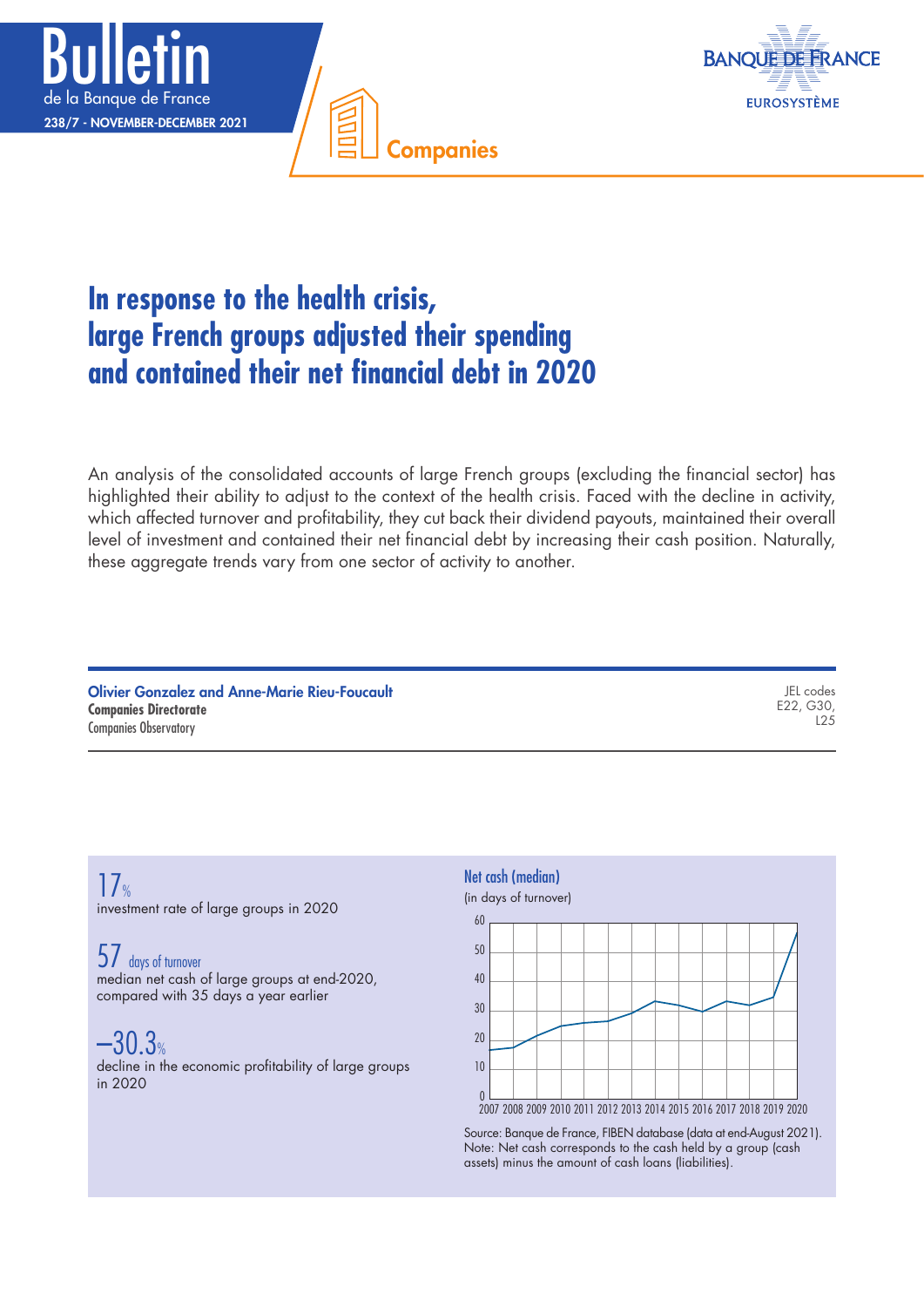





his article analyses the economic and financial<br>situation of large private non-financial groups in<br>France in 2020, by drawing on the consolidated<br>accounts of the Banque de France's FIBEN database his article analyses the economic and financial situation of large private non-financial groups in France in 2020, by drawing on the consolidated (Fichier bancaire des entreprises) (see Appendix 1). The scope of the study covers a total of 238 large groups.

# **1 Activity and results show a clear decline**

# The decline in the activity of large French groups was marked, but the change in value added was identical to that of the French economy as a whole

In 2020, the value added (VA) of large groups posted an average annual decrease of 5.8%, while French GDP dropped by 5.5% at current prices (and by 7.9% at constant prices, see Chart 1a). The activity of large French groups thus declined at the same rate as the French economy as a whole.

Turnover figures show a more pronounced decline in activity, with an average decrease of 10.0% in 20201 (see Chart 1b). More than half of the large groups experienced a decline in activity greater than that of GDP.

The fall was particularly pronounced for the large French industrial groups (in particular in the aeronautics, automobile and energy sectors) and for the accommodation and food services sector, which was particularly impacted by the consequences of the health measures (see Appendix 2 for figures by sector of activity). In 2020, the industrial sector alone accounted for over half of large French groups' turnover (56%).

In 2020, the share of large groups' turnover generated abroad (see Chart 2) dropped very slightly but remained at a historically high level. The global business shock differed across countries, which benefited the large groups operating in several geographical areas.2

# C1 Changes in the activity of large French groups (2008-2020)

- (%)
- a) Value added (VA) and French GDP





Source: Banque de France, FIBEN database (data at end-August 2021).

#### C2 Share of turnover generated abroad



Source: Banque de France, FIBEN database (data at end-August 2021).

1 This figure is close to that obtained from the corporate accounts of large enterprises in Bureau and Py (2021).

2 See Chatelais (2021).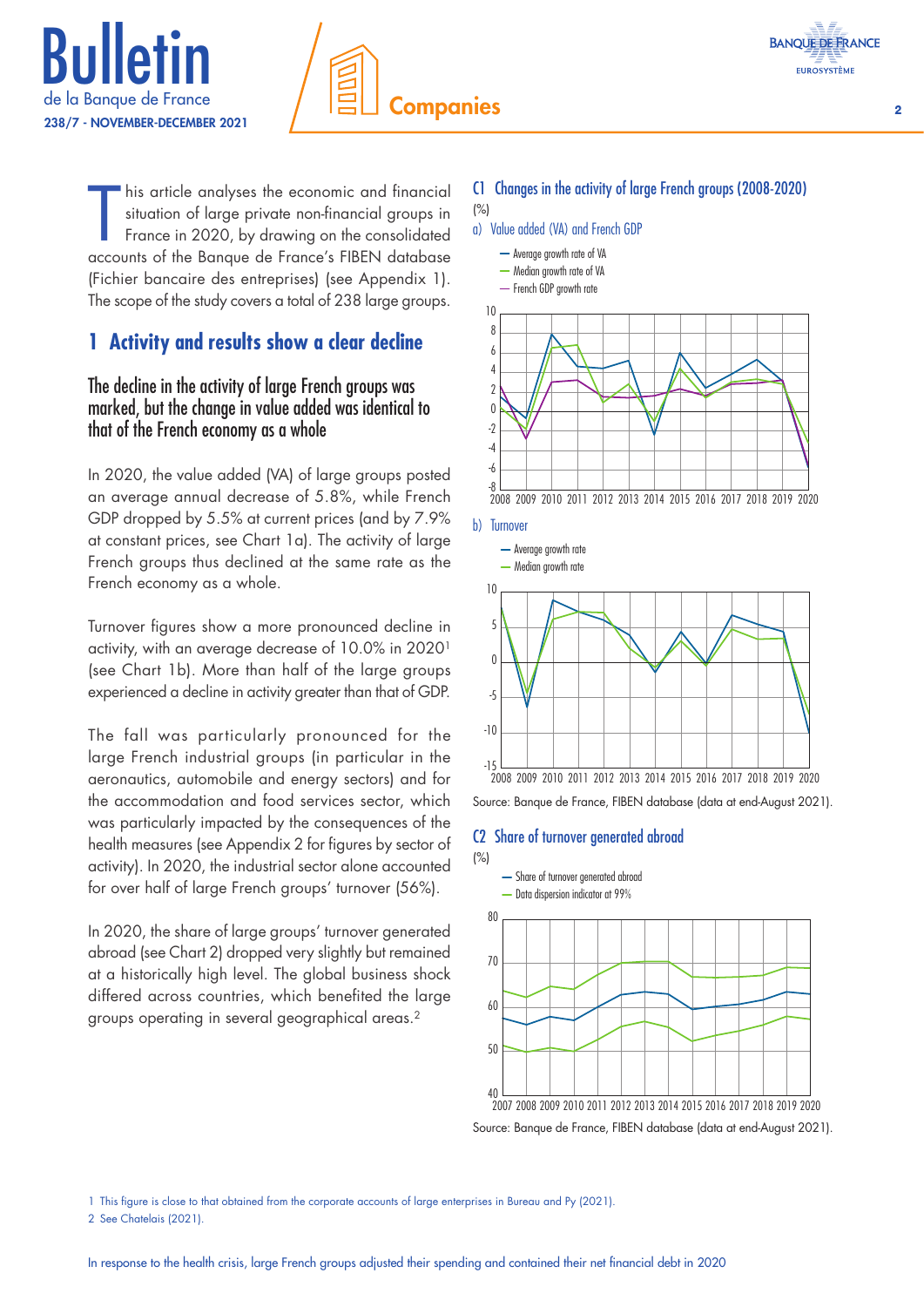





# EBIT and recurring net income deteriorated due to higher personnel expenses and depreciation

In 2020, the value added of the large French groups held up better than their turnover, as they clearly succeeded in controlling their supplies (see Chart 3a). The strength of large groups' value added is not entirely reflected in the evolution of EBITDA3 which, expressed as a percentage of turnover, remained relatively stable in 2019.

The two charts 3a and 3b compare the most important intermediate operating balances and their main components, relative to the level of turnover, in order to analyse what has weighed most on the net results.4

Despite the short-time working scheme, the share of personnel expenses increased significantly in 2020 (see Chart 3b), while these costs decreased less markedly than turnover. A certain share of the business conducted abroad contributed to maintaining personnel expenses at a high level, as not all countries introduced such relief measures.

Despite the relative stability of EBITDA, generating margins became more difficult for large groups: the profit margin (EBITDA/VA), which stood at 38.8% in 2019, decreased to 34.5% in 2020, a figure below the average margin rate over the period.

The decline in turnover had a greater impact on EBIT<sup>5</sup> (5.7% of turnover in 2020, compared with 7.9% in 2019) and recurring net income (3.2% of turnover in 2020, compared with 4.8% in 2019). The increase in the share of depreciation and provisions also weighed on these two aggregates. The 2020 levels of EBIT and recurring net income thus represent the lowest levels for the entire 2007-2020 period.

# C3 Intermediate operating balances and their components

(as a % of turnover)



Source: Banque de France, FIBEN database (data at end-August 2021). Note: VA, value added; EBITDA, earnings before interest, taxes, depreciation and amortisation; EBIT, earnings before interest and taxes.

# **2 In 2020, profitability was well below pre‑2008 levels**

This section completes the analysis of results by measuring profitability as companies' ability to create wealth from the capital invested. Two indicators are commonly used: economic profitability and financial profitability.

amortisation and provisions = EBIT; EBIT – net financial expenses and taxes = recurring net income.

<sup>3</sup> Earnings before interest, taxes, depreciation, and amortisation.

<sup>4</sup> In simplified terms, we have: value added – personnel expenses = EBITDA; EBITDA – operating depreciation,

<sup>5</sup> Earnings before interest and taxes = revenues excluding taxes – operating expenses – depreciation and provisions.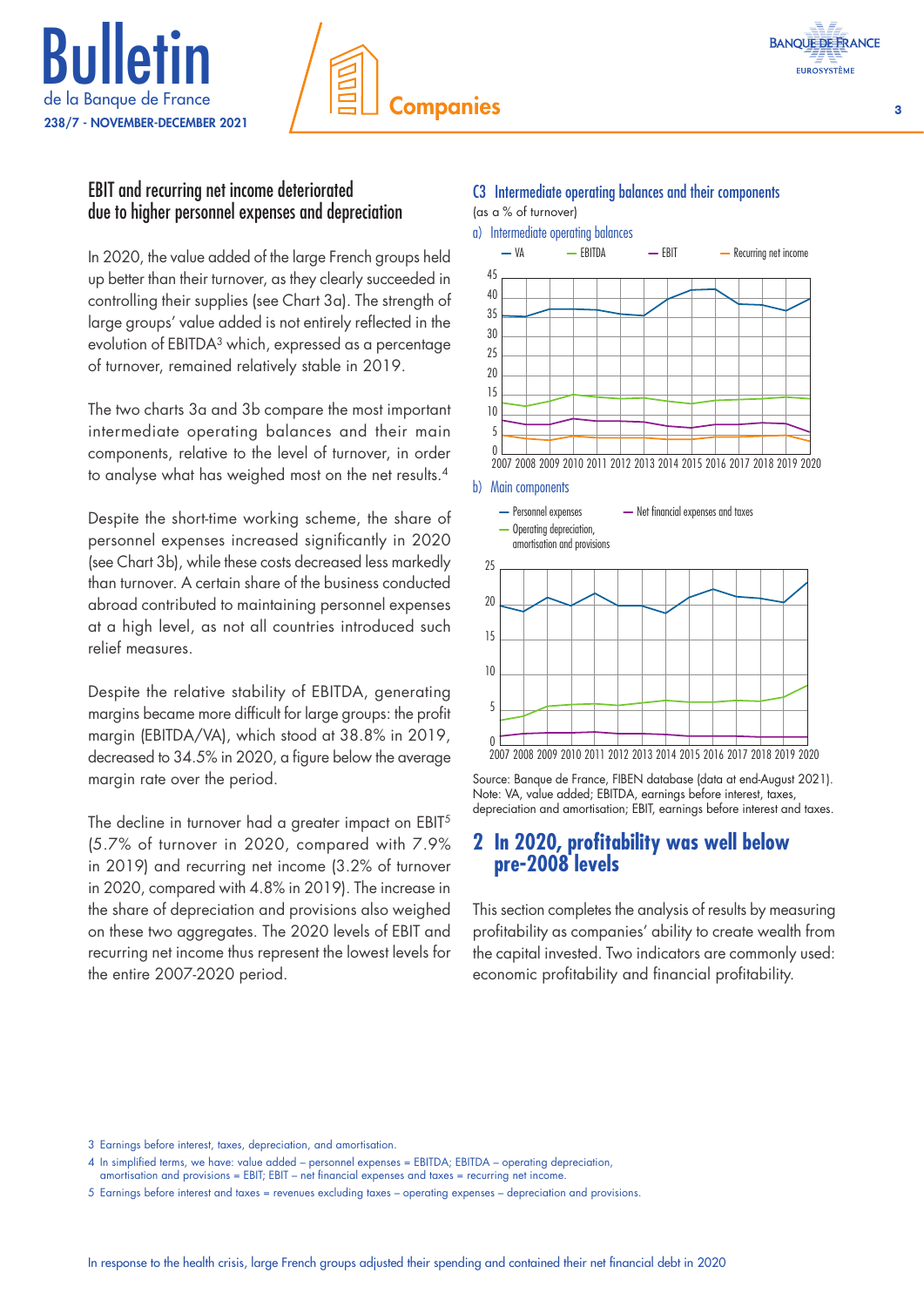





Economic profitability or return on capital employed (ROCE) is the ratio of operating income net of taxes over operating capital or economic assets, which corresponds to the sum of fixed assets and operating working capital requirements and represents the value of capital invested in the business. This economic profitability tended to decline over the entire period, dropping from 10% in 2007 to just over 6% in 2019. In 2020, in the context of the health crisis, it sank to 4.6%, its lowest level over the 2007-2020 period, as a result of the drastic fall in activity and results (see Chart 4a).

Financial profitability or return on equity (ROE) is shareholders' return. It is calculated as the ratio of net income to equity. During the financial crisis of 2008, ROE dropped from 17% to 8% before fluctuating around 9% between 2009 and 2019. In 2020, it posted a less marked decline (–5%), but still reached a historical low of 2.5% (see Chart 4b).

Economic profitability by sector in 2020 shows a particularly sharp decline in the accommodation and food services and transport sectors, with economic profitability even turning negative in the latter sector (see Appendix 2). It remained stable in the information and communication and trade sectors.

# The dividend payout ratio reached its lowest level

The dividend payout ratio is defined as the ratio of dividends paid out in year N to net income in year N–1. In 2020, this ratio declined compared to 2019, slipping from 51% to 37% (see Chart 5). This decrease is consistent with the measures adopted for large companies receiving government aid that could not distribute dividends and, more generally, with the effort required of shareholders to maintain or strengthen equity in response to the crisis.

#### C4 Profitability ratios



Source: Banque de France, FIBEN database (data at end-August 2021). Note: GOI, gross operating income.

## C5 Dividend payout ratio



Source: Banque de France, FIBEN database (data at end-August 2021).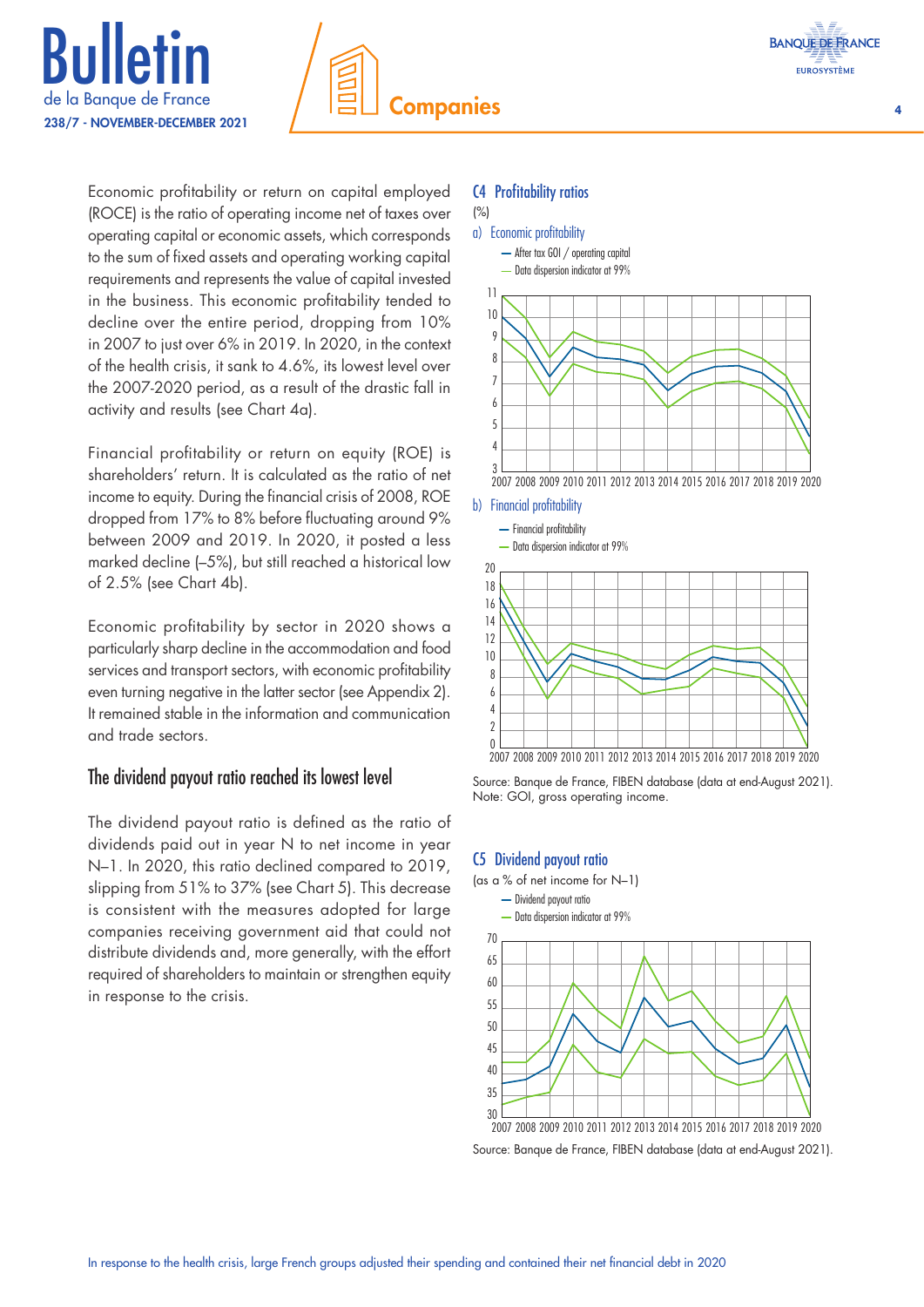

# **3 Working capital requirements fell while the investment rate rose**

# Large groups kept their working capital requirements under control thanks to trade credit

Working capital requirement (WCR) reflects large groups' need for short-term financing to meet the cash shortfalls arising from their current activity. Prior to the Covid-19 crisis, this requirements fluctuated between five and seven days of turnover for large French groups, with a downward trend since 2016. In 2020, it fell sharply to stand at around three days of turnover (see Chart 6a).



# C6 Working capital requirement (WCR) and its components

#### b) Main components



6 See Gonzalez (2021).

This drop in WCR means that large groups managed to contain their short-term financing needs during the health crisis, in particular by better controlling their trade receivables, in line with a balance of power that is generally favourable to large enterprises in terms of trade credit<sup>6</sup> (see Chart 6b). They also benefited from an increase in other operating debts (i.e. excluding trade payables), partly as a result of mechanisms for deferring the payment of tax and social security charges. In 2020, inventories rose only slightly, confirming the efforts made by large groups to control supply costs in a highly disrupted environment. However, the inventory shortfall acted as a brake on the recovery in 2021.

The fall in working capital requirements is the result of the desire to control cash flows in an uncertain environment, which is also confirmed by the rest of the study with the increase in cash held for precautionary purposes. Changes in trade receivables and payables also reflect this same cautious stance adopted by large groups in the face of the uncertainty caused by the crisis.

The need for financing linked to the operating cycle fell in most sectors, except in the trade and accommodation and food services sectors, where customer payment times deteriorated (see Appendix 2).

# Investment remained strong despite the health crisis

The investment rate is measured by the ratio of investment spending to value added. Preserving companies' investment capacity, during and after the Covid-19 crisis, is a central issue of economic policy, since it determines companies' development in the medium and long term, while liquidity issues affect their short-term stability. The emergency measures taken by governments in France and in other countries, as well as those adopted by the Eurosystem monetary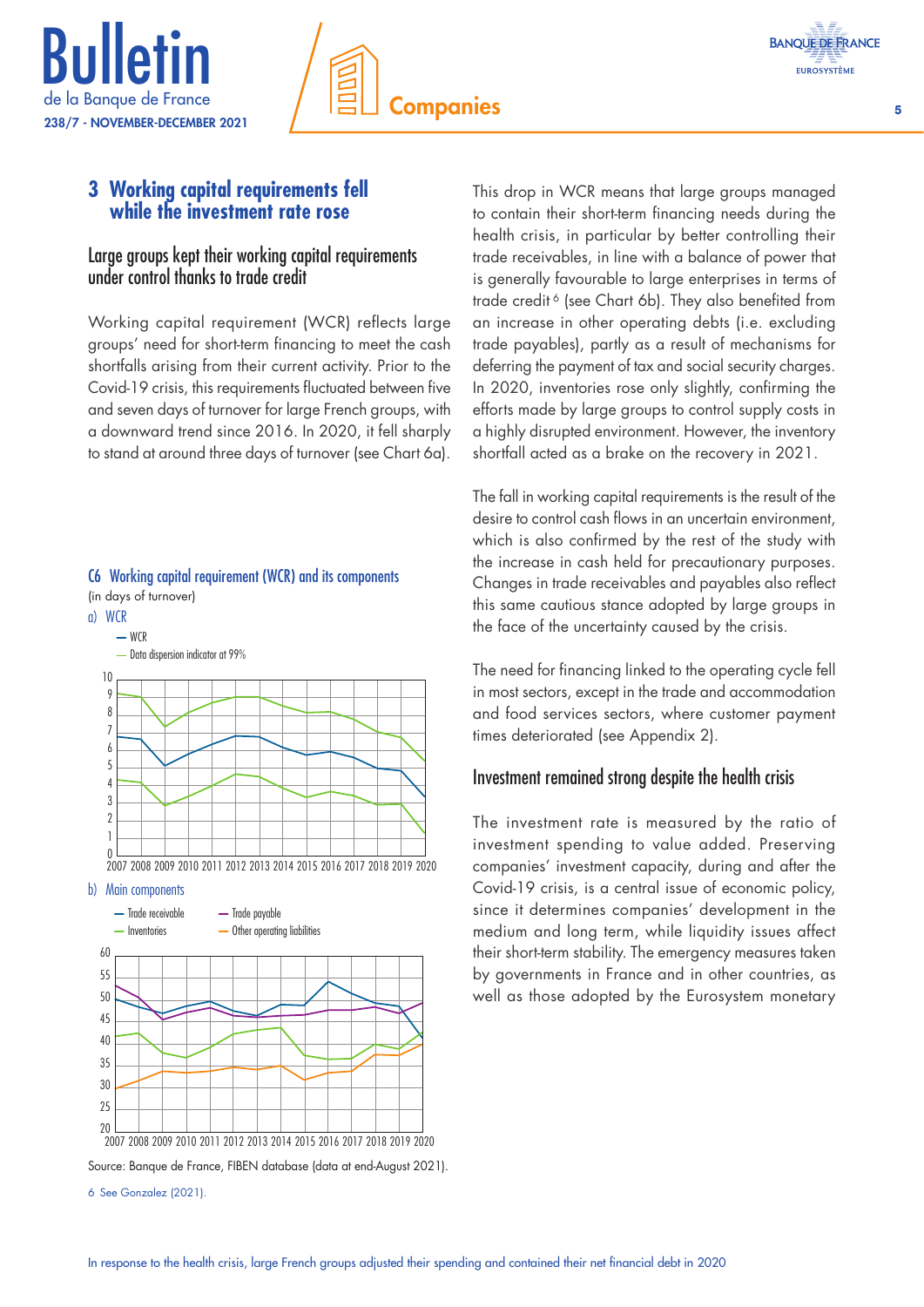









Source: Banque de France, FIBEN database (data at end-August 2021).

Source: Banque de France, FIBEN database (data at end-August 2021).

authorities, supported the economy during the crisis and helped business leaders remain confident in the future, as reflected in the stability of large groups' investment rate at around 17% in 2020 (see Chart 7).

The investment rate was stable in most sectors, except in construction, where it dropped significantly, to a level close to that of 2018 (see Appendix 2). Conversely, it rose significantly in the transport and storage sector, which was badly hit by the crisis.

# **4 In 2020, the major groups increased their cash position despite a fall in activity**

In 2020, the net cash<sup>7</sup> to equity ratio was close to 38%, by far its highest level since 2007 (see Chart 8). This ratio increased after the financial crisis, from 15% to over 20%, due to the building up of precautionary liquidity stocks. It remained at that average level until 2019. In 2020,

the very sharp rise in the net cash to equity ratio can be explained both by the fall in the share of equity and by the rise in the share of net cash balances in large groups' balance sheet. In 2020, equity as a percentage of total assets stood at 30.5%, compared to an average of 35% over the period. Net cash balances as a percentage of total assets reached 10% in 2020, compared to an average of 6.2% over the period. Uncertainty about the conditions for exiting the crisis thus gave rise to a liquidity accumulation behaviour, as in the period following the 2008-2009 financial crisis (see Box 1).

The net cash to equity ratio improved markedly in all sectors, albeit to a lesser extent in the accommodation and food services and information and communication sectors (see Appendix 2). In level terms, the ratio was particularly high in construction – with net cash balances equivalent to almost two-thirds of equity – as well as in business consulting and services and transport.

7 Net cash corresponds to the cash held by a group (cash assets) minus the amount of cash loans (liabilities).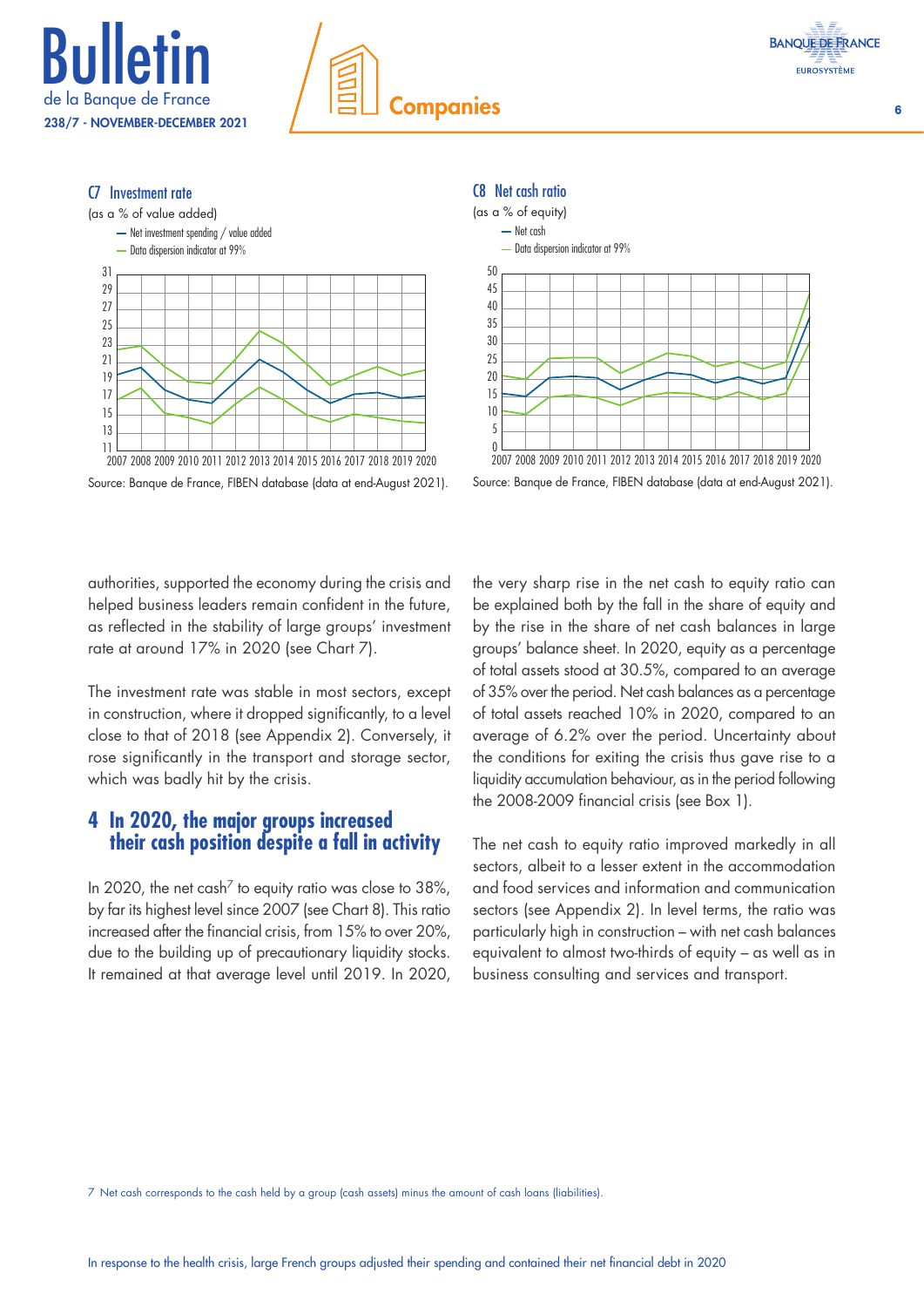

# **Companies** 7



#### BOX 1

# Large groups built up a stock of precautionary liquidity during the Covid-19 crisis

In response to the lockdown measures taken during the pandemic, the government implemented significant support policies for companies, including State-guaranteed loans, to preserve their liquidity. How did large groups respond to this government support? Their gross cash (stock of liquidity on the assets side) and net cash (difference between stock of liquidity and cash borrowings) were analysed. Both indicators were calculated in days of turnover for median, first and third quartile values.

Over the 2007-2010 period, the gross cash position increased from 15 to 25 days of turnover for the first quartile, from 30 to 40 days for the median and from 42 to 60 days for the third quartile. Net cash also rose, from 10 to 15 days of turnover for the first quartile, from 15 to 25 days for the median and from 30 to 47 days for the third quartile, reflecting the build-up of a liquidity buffer by all large groups. The post-crisis behaviour of stockpiling liquidity is confirmed in the following years: gross and net liquidity hardly changed and was close to 2010 levels in 2019.



Source: Banque de France, FIBEN database (data at end-August 2021).

In 2020, with the Covid-19 crisis, liquidity stocks rose sharply. Two phenomena can be observed. The first is the widening of liquidity stock deviations (small increase for the first quartile, very large increase for the third quartile – see Charts a and b). The second is the preservation of the pre-crisis distribution of group liquidity. The least liquid large groups before the crisis are mostly those that had the most difficulty building up precautionary liquidity stocks in 2020. The most liquid groups before the crisis are those that built up the most liquidity in 2020. Thus, 64% of the groups in the first quartile and 66% of the groups in the third quartile in 2019 remain in their statistical category in 2020.

As regards both gross and net liquidity stocks, the trade, accommodation and food services, and transport and storage sectors show about half as many days of cash – i.e. between 25 and 38 days for gross liquidity and between 23 and 34 days for net liquidity – as the sector average – 76 days for gross liquidity and 57 for net liquidity.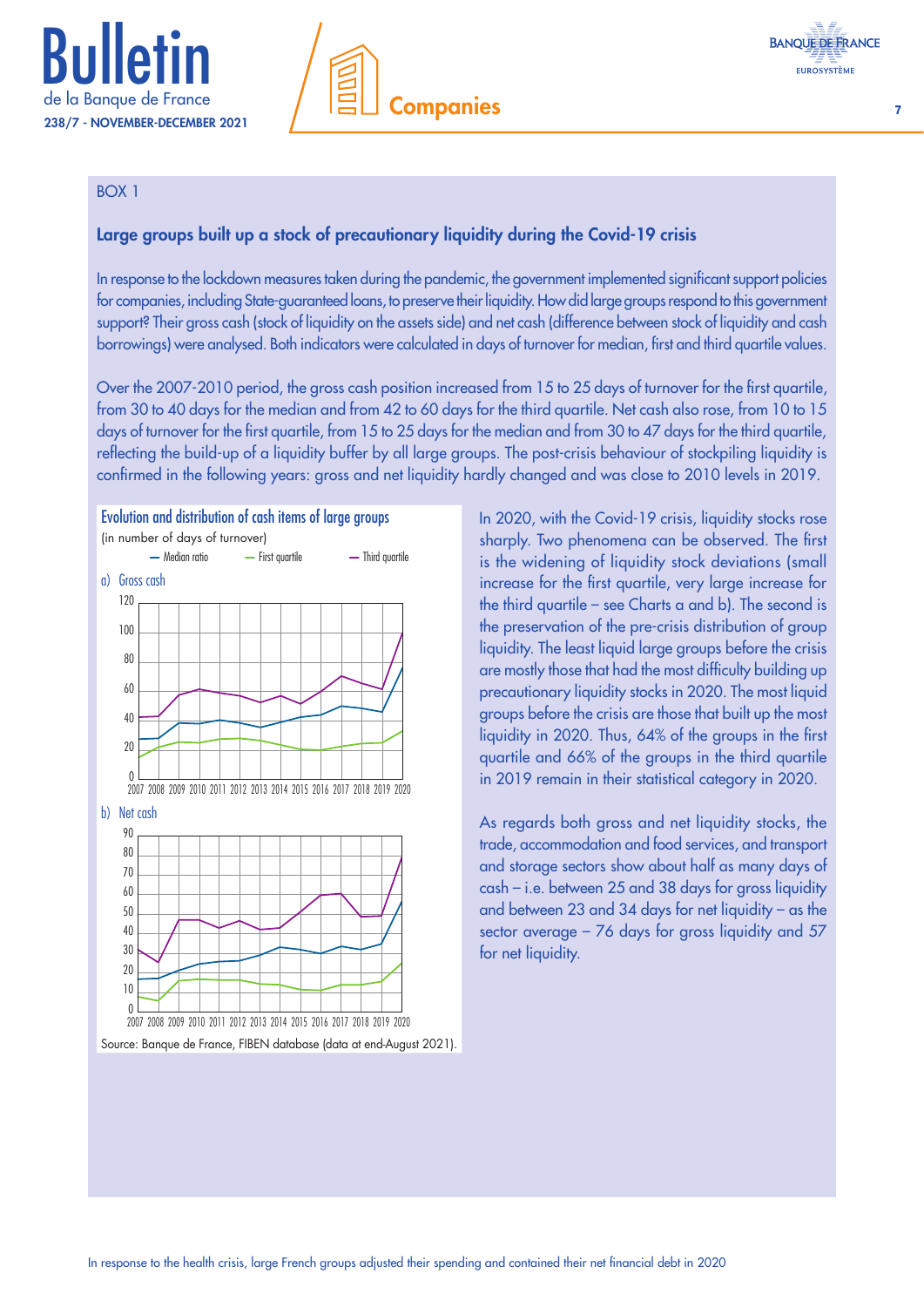



# The debt ratio increased in 2020

Financial leverage is the ratio of financial debt to equity. Measured gross or net of cash balances, it represents the financing structure of liabilities between lenders and shareholders. The debt dynamics of large groups are measured by the changes in this ratio.

After the financial crisis, during which both leverage ratios reached a rather high level (1.1 for gross leverage and 0.8 for net leverage), they decreased slightly and gradually to fluctuate around, respectively, 0.9 and 0.7 until 2018. The year 2019 constitutes a break from the past, with both ratios rising significantly to a high level (1.2 for gross leverage and 1.0 for net leverage). The sharp rise in gross leverage in 2019 was due to a combination of a marked increase in debt (+16.9%), driven by several large transactions, and a decrease in equity (–6.7%). Given that debt growth is not allocated to cash holdings, net leverage changed significantly like gross leverage in 2019.

In 2020, gross leverage continued to rise to over 1.3, while net leverage stabilised, remaining close to 1.0 (see Charts 9a and 9b). The stabilisation of net leverage is due to the strong increase in cash balances (see above), which more than offsets the rise in gross financial debt (+6.1% between 2019 and 2020) and the decrease in equity (–3.2% between 2019 and 2020).

For both ratios, the volatility of leverage appears to be much higher in 2020 than in previous periods (see the 99% dispersion intervals around the mean), which reflects the heterogeneity of large groups' situations (see Box 2).

#### C9 Leverage ratio



# Source: Banque de France, FIBEN database (data at end-August 2021).

# In 2020, dependence on bank financing dropped to a historically low level

From 2007 to 2014, the share of bank debt of large French groups dropped from 45% to 33%. The trend then stabilised until 2019, when the surplus debt appears to be financed primarily by bank lending. The year 2020 marks a return to the structure of the 2014-2018 period: the share of bank financing neared the low point of 33%

**BANQUE DE FRANCE EUROSYSTÈME**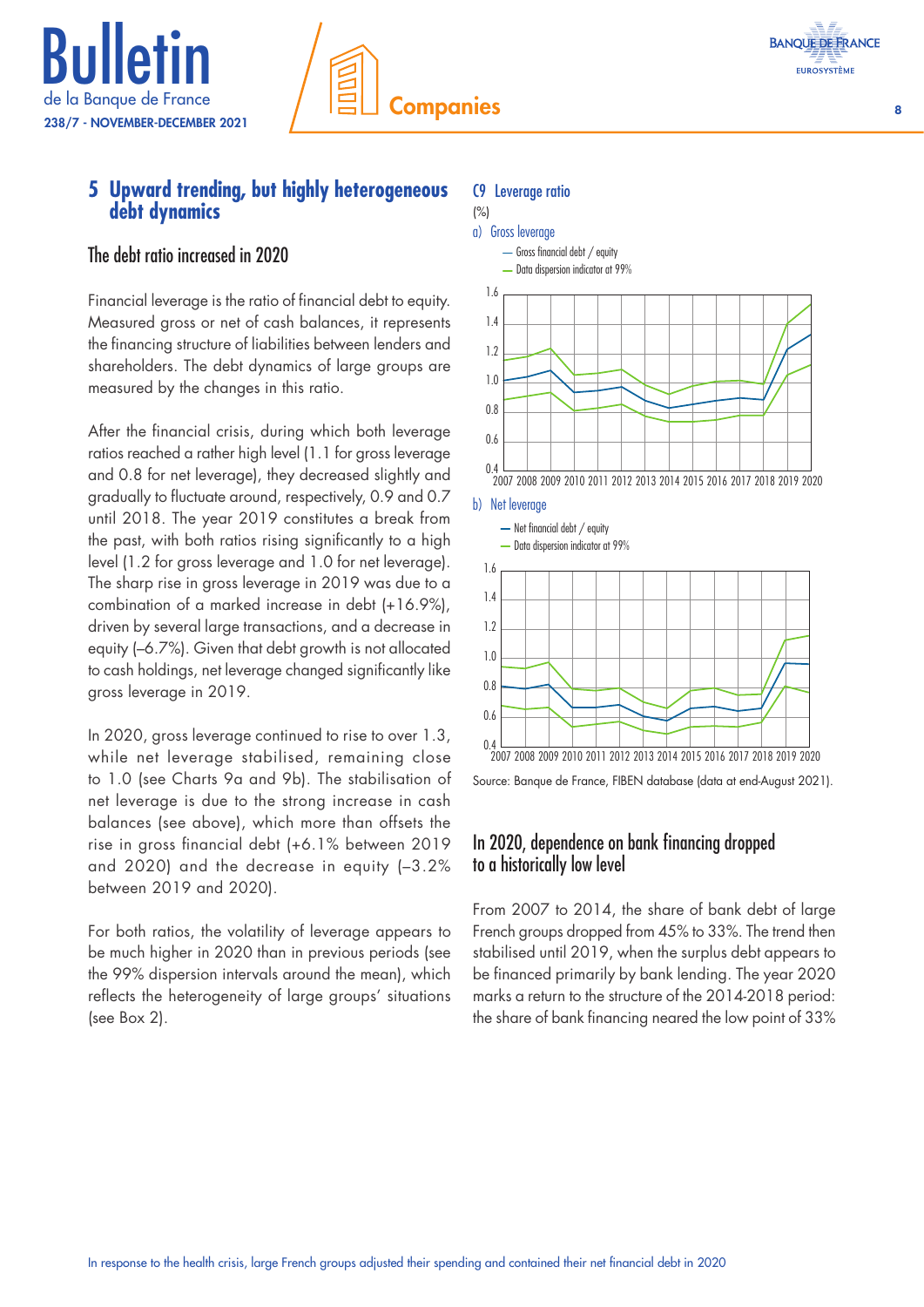



#### BOX 2

#### Large groups display more heterogeneous financial structures

Previous studies<sup>1</sup> highlighted the heterogeneity between healthy companies and more fragile ones, which could record both a drop in their cash position and an increase in their debt. Furthermore, part of companies' precautionary savings could be linked to an increase in medium and long-term borrowing in addition to cash financing. What can be observed at the end of 2020, overall and at sector level?

The year 2020 was marked by an increase in the stock of cash (see Box 1), financed in part by financial debt, although the latter was growing more slowly than in 2019 (and in the same way as in 2018). The increase in debt in 2020 was greater for short maturities (see Chart and Table a). However, this trend masks heterogeneous debt behaviours on the part of large groups, as shown in Table b: debt growth rates declined across all maturities for groups belonging to the first quartile, while they

#### Debt structure of large groups



<sup>(</sup>data at end-August 2021).

increased sharply across all maturities for groups belonging to the third quartile.

#### Ta Debt growth rate by maturity  $($ %)

|                      | <b>Closing year</b> |      |      |
|----------------------|---------------------|------|------|
|                      | 2018                | 2019 | 2020 |
| Gross cash           | -2                  |      | 39   |
| Total financial debt | 8                   | 25   |      |
| Debt < 1 year        | 17                  | 25   | 15   |
| Debt between 1       |                     |      |      |
| and 5 years          |                     | 27   | 0    |
| Debt $> 5$ years     |                     | 28   |      |

Tb Debt growth rate by maturity for 2020

| O.                   |                       |                       |  |
|----------------------|-----------------------|-----------------------|--|
|                      | <b>Year 2020</b>      |                       |  |
|                      | <b>First quartile</b> | <b>Third quartile</b> |  |
| Gross cash           | 12                    | 58                    |  |
| Total financial debt | -3                    | 18                    |  |
| Debt < 1 year        | $-10$                 | 23                    |  |
| Debt between 1       |                       |                       |  |
| and 5 years          | -2                    | 14                    |  |
| Debt $> 5$ years     | -9                    | 30                    |  |
|                      |                       |                       |  |

Source: Banque de France, FIBEN database (data at end-August 2021).

Source: Banque de France, FIBEN database (data at end-August 2021).

The sectoral data display considerable heterogeneity: the growth rate of gross cash was negative for transport and storage, and almost zero for accommodation and food services, and information and communication. The two sectors most affected by the crisis, i.e. accommodation and food services and transport and storage, also recorded very high debt growth rates, showing their fragility: +75% on maturities of 1 to 5 years for accommodation and food services and +55% on maturities of less than 1 year for transport and storage. Conversely, the trade and business consulting and services sectors cut back their debt. In particular, it dropped by 28% on maturities of over 5 years for business consulting and services (see Table c), without any reduction in cash.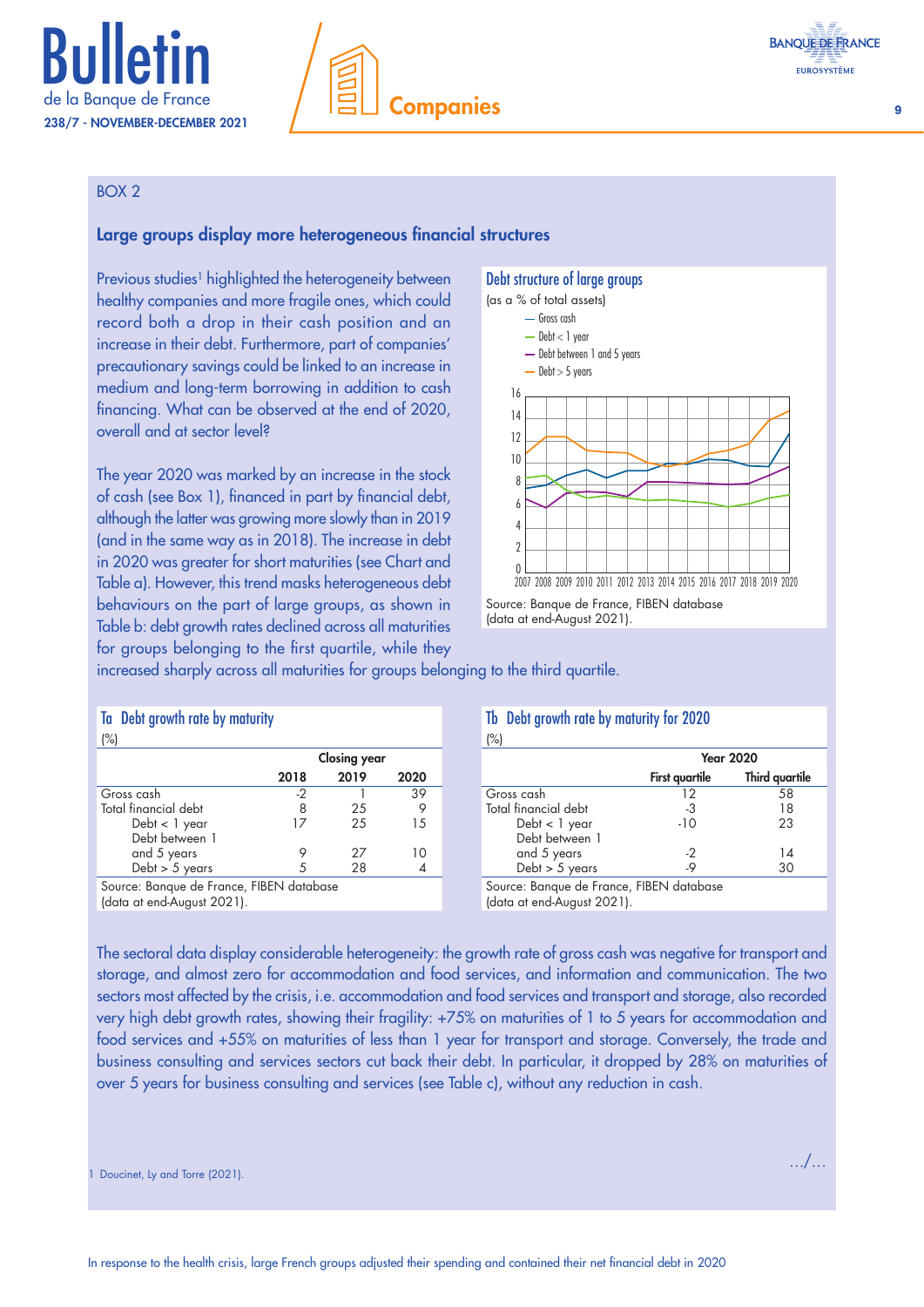

#### Tc Changes in financial debt and amount of cash of large groups by sector (average growth rates in %)

| laveidde diowill idles III \ol                                      |         |                       |                  |                               |                  |
|---------------------------------------------------------------------|---------|-----------------------|------------------|-------------------------------|------------------|
|                                                                     |         |                       | <b>Year 2020</b> |                               |                  |
|                                                                     | Cash    | <b>Financial debt</b> | $debt < 1$ year  | Debt between<br>1 and 5 years | Debt $>$ 5 years |
| Industry                                                            | 48.7    | 11.7                  | 19.3             | 10.6                          | 3.8              |
| Real estate activities                                              | 32.0    | 6.4                   | 18.3             | $-0.1$                        | 3.6              |
| Agriculture, forestry and fisheries                                 | 4.2     | 8.6                   | 138.2            | $-44.4$                       | 43.0             |
| Commerce                                                            | 32.1    | $-2.2$                | $-4.1$           | 9.7                           | $-2.1$           |
| Business consulting and services                                    | 33.4    | $-9.6$                | $-2.1$           | $-4.0$                        | $-28.2$          |
| Construction                                                        | 27.3    | 3.2                   | $-15.1$          | 7.6                           | 21.2             |
| Education, health and other                                         | 127.8   | 46.7                  | 56.4             | 12.5                          | 19.3             |
| Accomodation and food services                                      | 1.4     | 46.6                  | 35.9             | 74.3                          | 33.5             |
| Information and communication                                       | 0.7     | 1.2                   | 17.1             | 0.1                           | $-8.8$           |
| Transport and storage                                               | $-13.1$ | 17.5                  | 55.8             | 5.4                           | 18.6             |
| Total                                                               | 38.7    | 8.6                   | 14.6             | 9.6                           | 3.5              |
| Source: Banque de France, FIBEN database (data at end-August 2021). |         |                       |                  |                               |                  |

of bank debt in total debt (see Chart 10). Thanks to their large share of market financing, large groups were particularly robust in the face of the cash related shocks caused by the crisis, without having to resort to bank lending.

By sector, this decline in the share of bank financing was particularly significant in the accommodation food services sector (from 45% in 2019 to 17% in 2020) and the transport sector (from 53% to 28%, see Appendix 2). Large groups in these sectors may have



Source: Banque de France, FIBEN database (data at end-August 2021).

found it more difficult to obtain bank financing, but may also have preferred to resort to market financing on more favourable terms.<sup>8</sup>

# Large groups' debt repayment capacity deteriorated punctually in 2020

Two ratios can be used to analyse debt sustainability: the financial autonomy or interest coverage ratio and the debt maturity ratio. The financial autonomy ratio, taken as a proxy for credit risk (Acharya, Davydenko, and Strebulaev, 2012), is calculated as the ratio of operating income (EBIT – Earnings before interest and taxes) to financial expenses net of financial income. The lower the ratio, the higher the credit risk. Credit risk was high at the time of the 2008 financial crisis. After a steady decline from 2014 to 2019, credit risk started to rise again in 2020, with the ratio sliding from 10.8 to 8.3 as a result of the deterioration in the operating result (see Chart 11a). However, this ratio was still fairly high.

The debt maturity ratio is calculated as the ratio of debt net of cash holdings over operating income (EBITDA – Earnings before interest, taxes, depreciation and amortisation). Unlike the financial autonomy ratio, the higher the ratio, the more fragile the situation of large groups. With the increase in debt and the decline in

8 See "Financing of non-financial corporations", *Stat Info*, Banque de France, October 2021.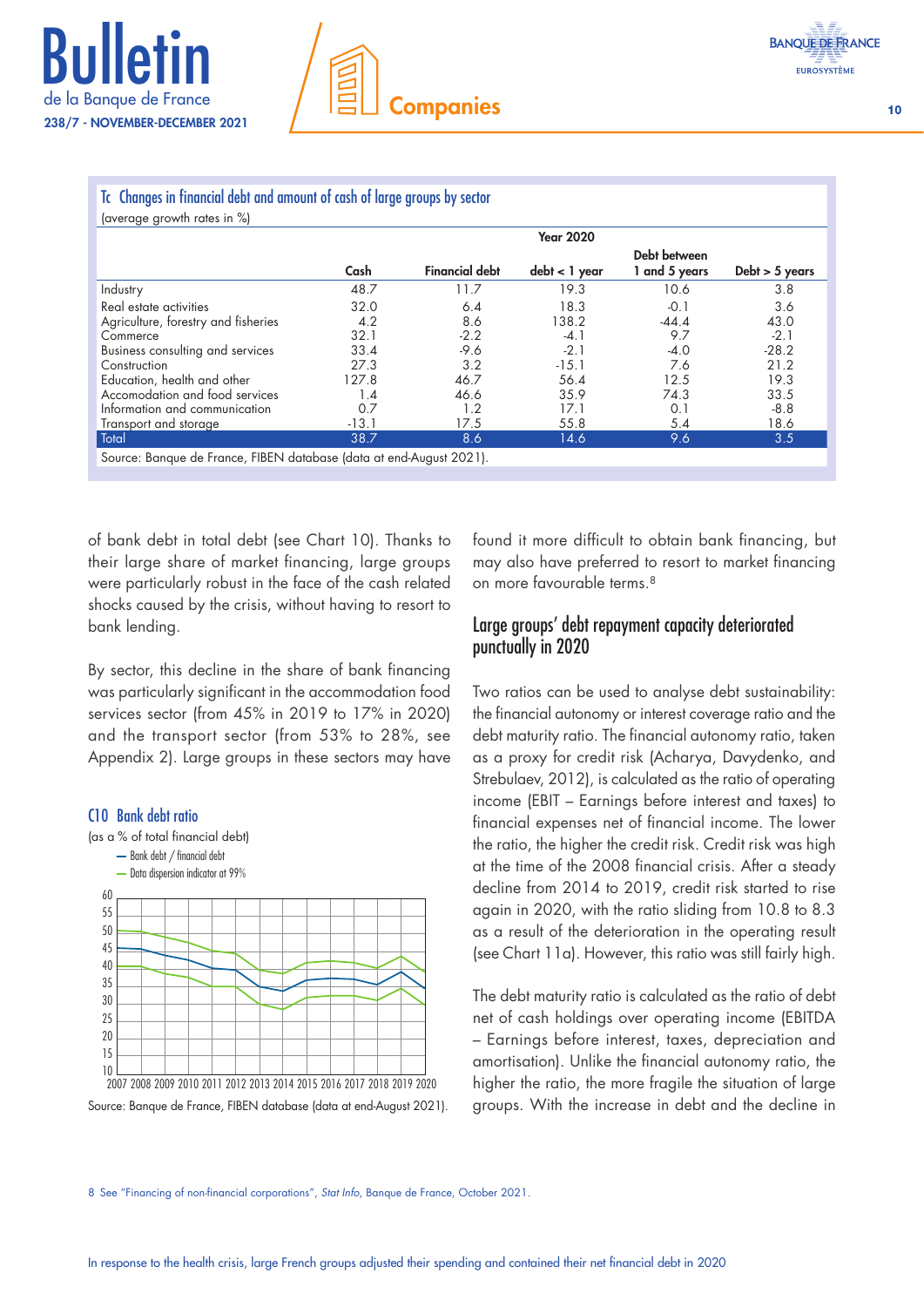



#### C11 Financial autonomy of large groups



Source: Banque de France, FIBEN database (data at end-August 2021). Note: EBIT, earnings before interest and taxes; EBITDA, earnings before interest, taxes, depreciation, and amortisation.

activity, the repayment period of large groups deteriorated again in 2020, reaching the levels recorded during the 2008 financial crisis (see Chart 11b).

It should be noted that these two ratios are calculated with instantaneous data for the year under review, and are not predictive. The ratios are therefore the result of the punctually low level of results in 2020. However, the recovery in 2021 and, at least for large companies, a trend towards bank deleveraging,<sup>9</sup> lead us to expect a more favourable situation in the medium and long term. The debt sustainability of large groups thus depends on how these groups exit the crisis and on their ability to recover their level of activity and profitability. The large French groups do not seem to have any doubts about that, as shown by the fact that they have maintained their capital expenditure despite the shock caused by the health crisis.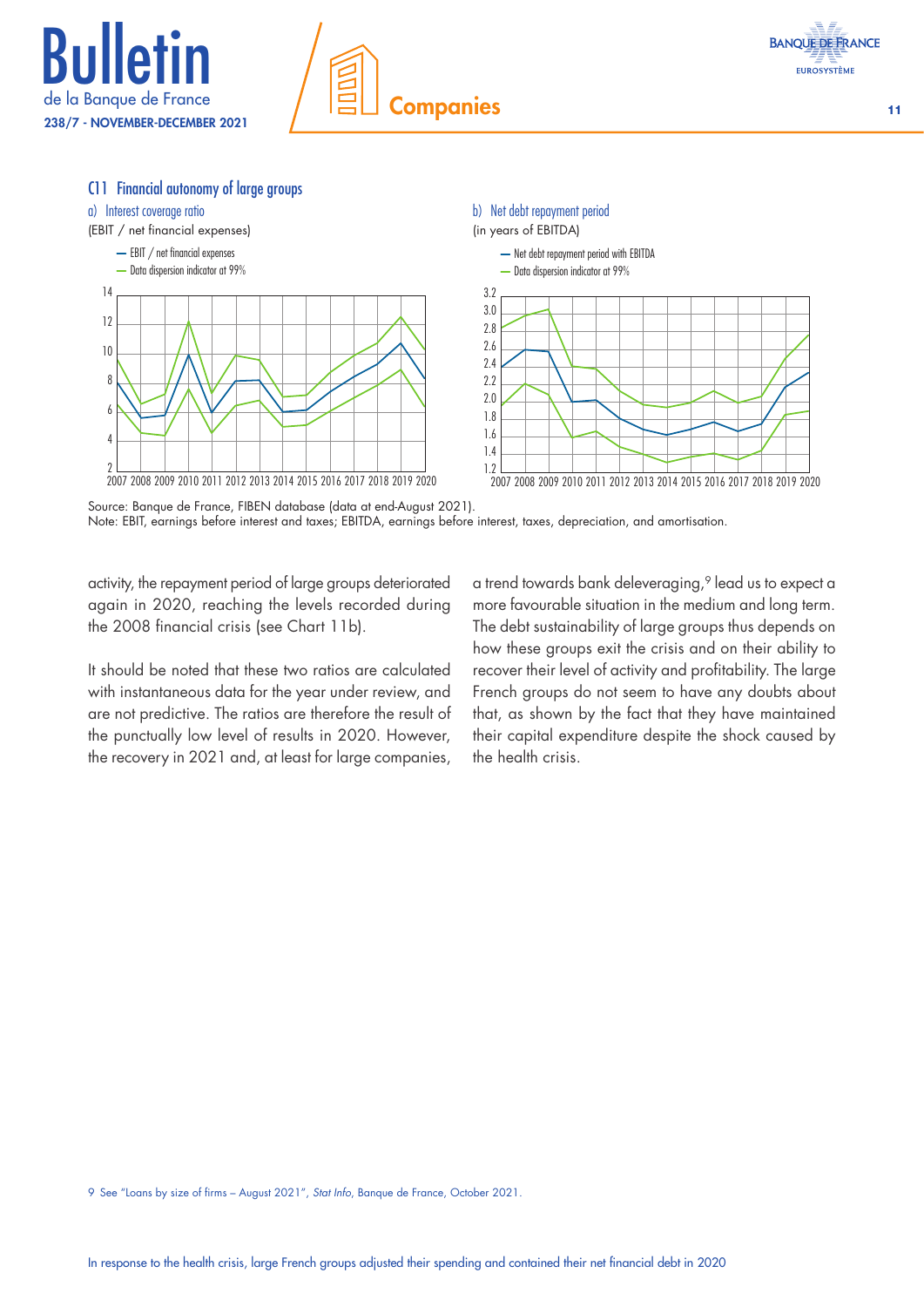

**Companies** 12



# **References**

Acharya (V.), Davydenko (S. A.) and Strebulaev (I. A.) (2012) "Cash holdings and credit risk", *The Review of Financial Studies*, Vol. 25, No. 12, pp. 3572-3609.

Blanchard (O.), Philippon (T.) and Pisani-Ferry (J.) (2020) "A new policy toolkit is needed as countries exit Covid-19 lockdowns", *Policy Brief*, Peterson Institute for International Economics, June.

## Bureau (B.), Duquerroy (A.), Giorgi (J.), Lé (M.), Scott (S.) and Vinas (F.) (2021a)

"Corporate activity in France amid the Covid-19 crisis. A granular data analysis", *Banque de France Working Paper Series No. 823*/ *Insee Working Paper No. 2021‑002,* July. *[Download the document](https://publications.banque-france.fr/en/corporate-activity-france-amid-covid-19-crisis-granular-data-analysis)*

Bureau (B.), Duquerroy (A.), Giorgi (J.), Lé (M.), Scott (S.) and Vinas (F.) (2021b)

"What individual data tells us about the Covid-19 impact on corporate liquidity in 2020", *Banque de France Working Paper* No. 824/*Insee Working Paper*  No. 2021-003, July. *[Download the document](https://publications.banque-france.fr/en/what-individual-data-tells-us-about-covid-19-impact-corporate-liquidity-2020)*

## Bureau (B.) and Py (L.) (2021)

"Crise sanitaire: les entreprises françaises ont préservé leur capacité de remboursement en 2020", *Banque de France Bulletin*, No. 238/6, November-December (forthcoming).

*[Download the document](https://publications.banque-france.fr/crise-sanitaire-les-entreprises-francaises-ont-preserve-leur-capacite-de-remboursement-en-2020)*

## Charasson-Jasson (H.) (2019)

"The increasing reliance of large French groups on debt: a financing strategy that has its limitations", *Banque de France Bulletin*, No. 226/4, November/December. *[Download the document](https://publications.banque-france.fr/en/increasing-reliance-large-french-groups-debt-financing-strategy-has-its-limitations)*

#### Chatelais (N.) (2021)

"Covid-19 and divergence in GDP declines between Europe and the United States", *Eco Notepad*, post No. 229, Banque de France, September. *[Download the document](https://blocnotesdeleco.banque-france.fr/en/blog-entry/covid-19-and-divergence-gdp-declines-between-europe-and-united-states)*

# Demmou (L.), Franco (G.), Calligaris (S.) and Dlugosch (D.) (2020)

"Insolvency and debt overhang following the COVID-19 outbreak: assessment of risks and policy responses", *OECD Working Papers*, Organisation for Economic Cooperation and Development.

## Doucinet (V.), Ly (D.) and Torre (G.) (2021)

"The differentiated impact of the crisis on companies' financial situation", *Eco Notepad*, post No. 219, Banque de France, June. *[Download the document](https://blocnotesdeleco.banque-france.fr/en/blog-entry/differentiated-impact-crisis-companies-financial-situation)*

# Gonzalez (O.) (2021)

"La crise de la Covid-19 interrompt la dynamique de baisse des délais de paiement de 2019", *Banque de France Bulletin*, No. 233/2, January-February 2021. *[Download the document](https://publications.banque-france.fr/la-crise-de-la-covid-19-interrompt-la-dynamique-de-baisse-des-delais-de-paiement-de-2019)*

## Martin (P.), Pisani-Ferry (J.) and Ragot (X.) (2020)

"An economic strategy against the crisis", *Notes du Conseil d'analyse économique*, Vol. 57, No. 3, pp. 1-12.

## Organisation for Economic Cooperation and Development – OECD (2020)

"Corporate sector vulnerabilities during the Covid-19 outbreak: assessment and policies responses", *OECD Tackling Coronavirus*, May.

Santioni (R.), Schiantarelli (F.) and Strahan (P. E.) (2019) "Internal capital markets in times of crisis: the benefit of group affiliation", *Unpublished Working Paper*.

## Vinas (F.) (2020)

"Outstanding loans to enterprises increased sharply in France in the first half of 2020", *Banque de France Bulletin*, No. 232/7, November-December. *[Download the document](https://publications.banque-france.fr/en/outstanding-loans-enterprises-increased-sharply-france-first-half-2020-0)*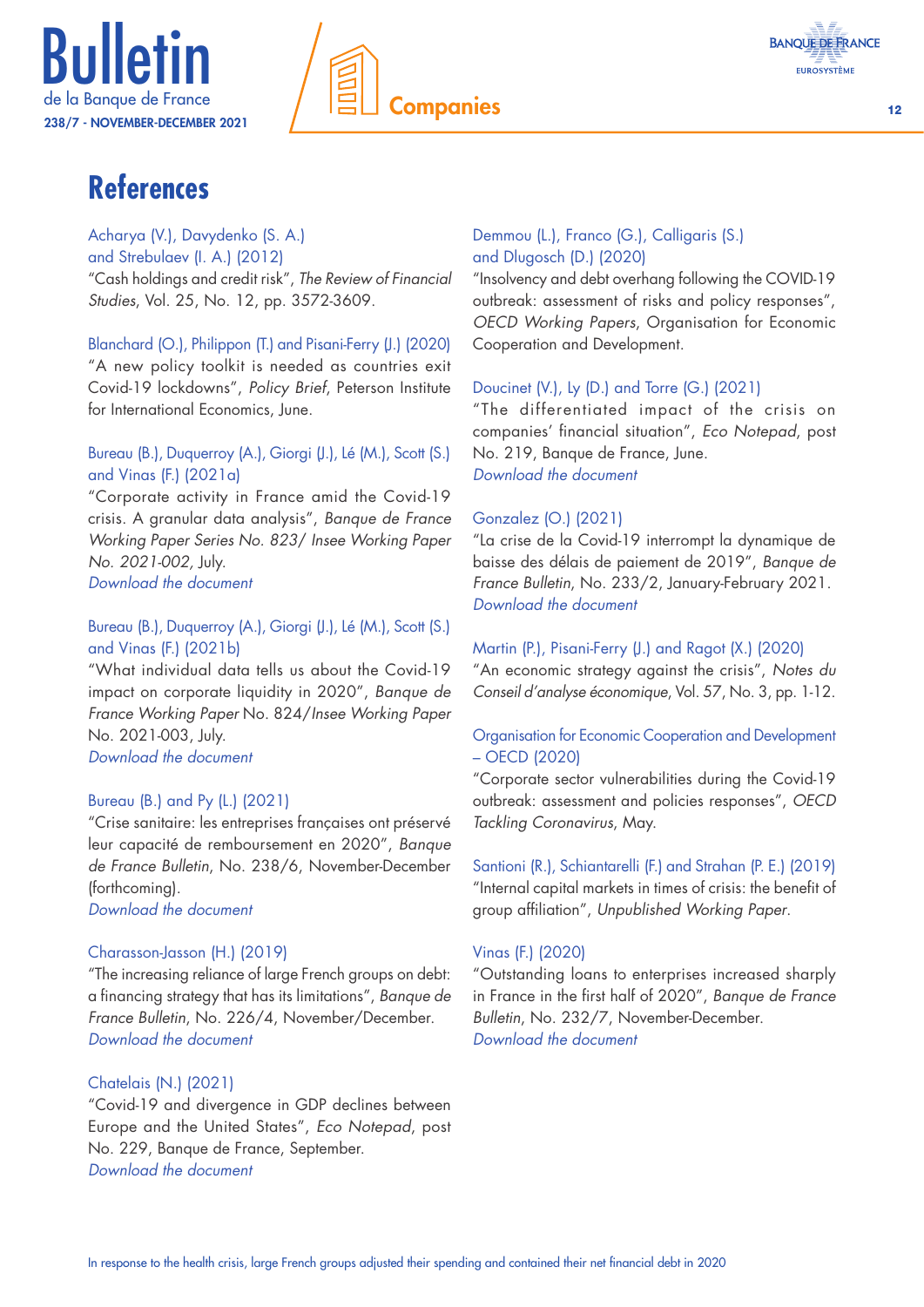





# **Appendix 1** Data and methodology

# **1 Data**

The data are taken from the consolidated financial statements of large French non-financial private groups. They come from the Banque de France's FIBEN database of consolidated accounts. Group sizes are calculated by applying the criteria of the Law on the Modernisation of the Economy (LME) relative to the number of employees (over 5,000), turnover (over EUR 1.5 billion) and balance sheet size (over EUR 2 billion).

While analysing the groups' consolidated accounts makes it possible to eliminate the problem of intra-group flows, it does not remove the risk of double counting in statistical work. This is because consolidation may be done in stages, for example by consolidating the accounts of a sub-subsidiary with that of the subsidiary, the consolidated account of the resulting sub-group then being consolidated with the account of the parent company. In order to avoid this pitfall, our work focuses first on the consolidated accounts at the highest level of consolidation.

This results in a study population that includes 266 large non-financial private groups in 2018 and 2019. In 2020, the data covered groups whose balance sheets were communicated by 31 August 2021, i.e. a total of 238 large private non-financial groups. Prior to 2010, the number of large groups increased chronologically from 150 to 200. The growth in the number of large groups over time is the result of greater concentration within a single group of the production chain and of M&A transactions that lead to groups meeting one of the two criteria for classifying as a large group, as well as of the expansion of the scope of the rating.

# **2 Methodology for calculating ratios**

Average economic and accounting ratios are calculated by weighting the ratios by the turnover of each group, in order to reflect the importance of the group in the economy. Due to the pandemic, this aggregate view is not sufficient for explaining certain movements that may have differed across economic sectors. The grouping of large groups by sector is presented, according to the indicators, over the last three years in order to assess inter-group heterogeneity.

The accounting items and ratios are based on accounting data entered in the consolidated balance sheets using French or IFRS standards. While IFRS balance sheets were almost non-existent prior to 2005, after 2005 large listed groups were required to draw up their accounts in accordance with IFRS standards. Other groups were free to report under French or IFRS standards. Reports are increasingly made under IFRS. In 2006, 67% of accounts were reported under IFRS; in 2018, 75% of accounts were reported under IFRS, while in 2019, this figure almost reached 80%. Reporting in two different accounting formats requires reconciling accounts, which is done using the Banque de France method of reconstructing homogeneous items and ratios for the two accounting methods, based on the information available in the respective accounts.

Statistical treatments eliminate outliers and extreme values. The method chosen consists in removing values above or below +/-3 deviations between the first and third quartiles, which is generally considered to be the elimination of very extreme values; a multiplier coefficient of +/-1.5 may be common in this type of treatment. The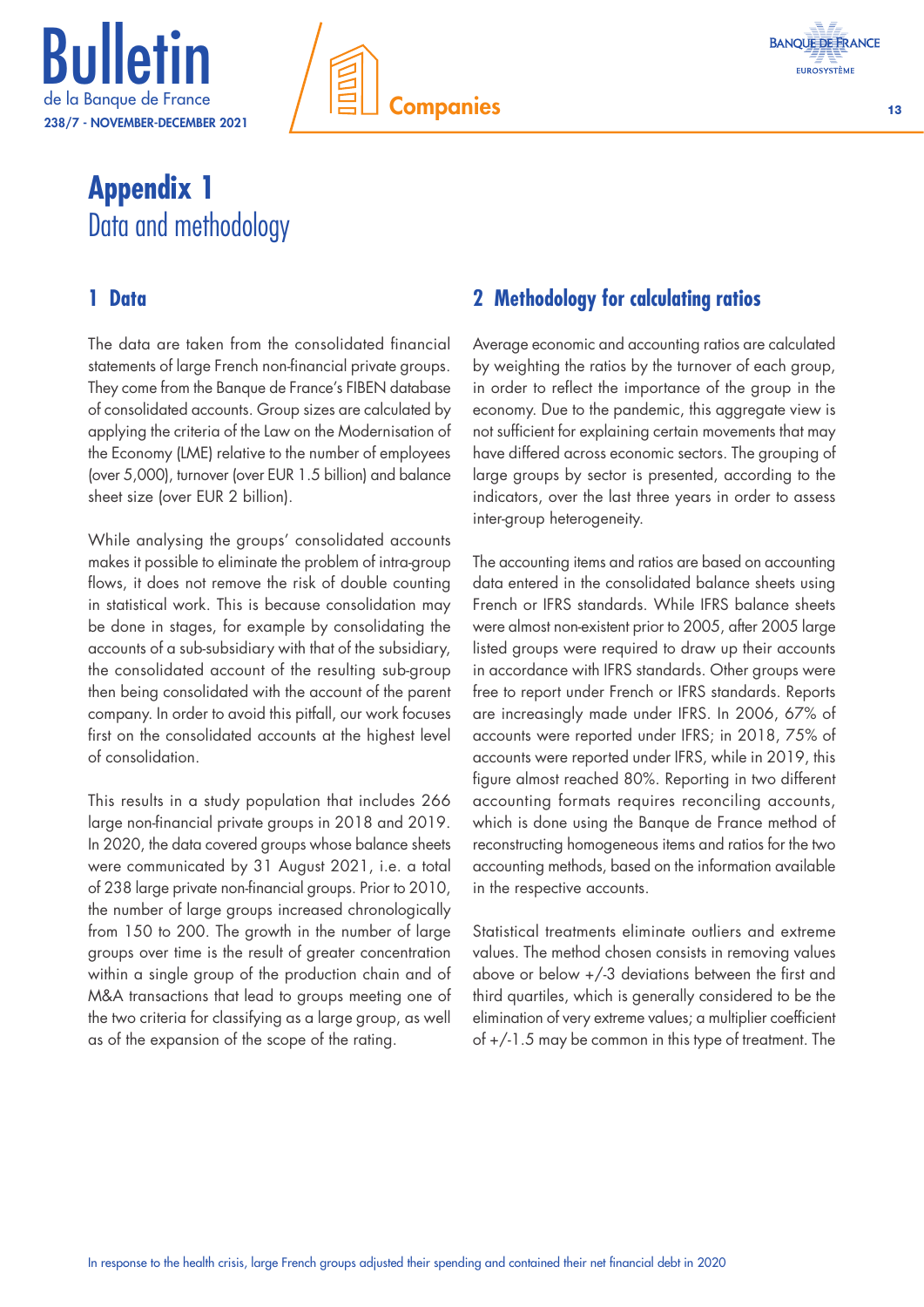





choice here of +/-3 quartile deviations is correlated with the desire to have as large a population as possible while eliminating possible outliers.

For the treatment of missing values, the groups for which data are collected are those for which the equity item is present. Then, the balance sheet and income statement data may be filled in or not for the

observed items. If group data are missing, they are not taken into account for the year in question in the calculation of the average, the dispersion indices and the other statistical indicators. If the data are available the following year, they are used. This choice is consistent with the decision to keep an unbalanced dataset due to the growth in the number of large groups between 2007 and 2020.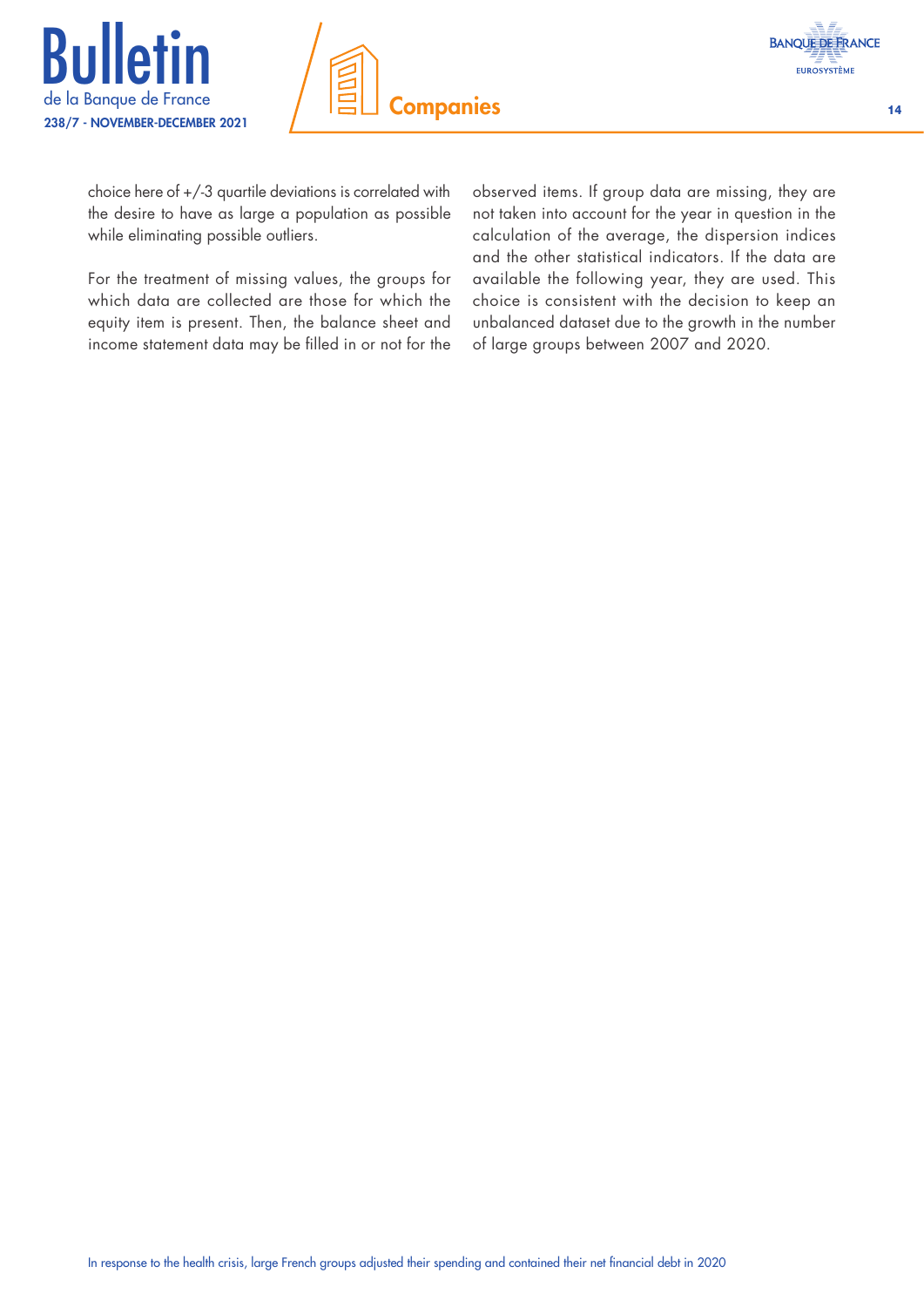

# **Appendix 2** Data by sector of activity

#### TA1 Changes in annual turnover

(%, average annual growth rates)

| l o' aveidde annual diowni ialesl |        |      |         |
|-----------------------------------|--------|------|---------|
|                                   | 2018   | 2019 | 2020    |
| Industry                          | 6.3    | 3.7  | $-14.0$ |
| Real estate activities            | 13.8   | 11.2 | $-3.4$  |
| Agriculture, forestry             |        |      |         |
| and fisheries                     | $-3.5$ | 5.3  | 0.1     |
| Trade                             | 1.0    | 0.4  | $-6.1$  |
| <b>Business consulting</b>        |        |      |         |
| and services                      | 6.5    | 8.7  | $-6.5$  |
| Construction                      | 9.2    | 9.0  | $-8.1$  |
| Education, health and other       | 6.9    | 7.7  | $-1.2$  |
| Accomodation                      |        |      |         |
| and food services                 | 0.0    | 8.2  | $-13.6$ |
| Information and communication     | 6.8    | 5.8  | 1.0     |
| Transport and storage             | 5.0    | 10.5 | $-6.0$  |
| All sectors                       | 5.4    | 4.4  | $-10.0$ |
|                                   |        |      |         |

Source: Banque de France, FIBEN database (data at end-August 2021).

#### TA2 Economic profitability

#### (%)

|                               | 2018 | 2019 | 2020   |
|-------------------------------|------|------|--------|
| Industry                      | 8.3  | 6.9  | 4.2    |
| Real estate activities        | 3.0  | 3.5  | 2.6    |
| Agriculture, forestry         |      |      |        |
| and fisheries                 | 4.3  | 3.8  | 3.3    |
| Trade                         | 6.5  | 5.9  | 6.6    |
| <b>Business consulting</b>    |      |      |        |
| and services                  | 8.1  | 7.0  | 5.4    |
| Construction                  | 7.2  | 6.6  | 3.9    |
| Education, health and other   | 5.1  | 9.5  | 8.4    |
| Accomodation                  |      |      |        |
| and food services             | 6.0  | 9.6  | 3.0    |
| Information and communication | 6.1  | 5.7  | 6.0    |
| Transport and storage         | 5.5  | 5.0  | $-0.9$ |
| All sectors                   | 7.5  | 6.6  | 4.6    |

Source: Banque de France, FIBEN database (data at end-August 2021).

#### TA3 Working capital requirements

(in days of turnover)

| liii aasoo ilmiilosei l       |         |        |        |  |
|-------------------------------|---------|--------|--------|--|
|                               | 2018    | 2019   | 2020   |  |
| Industry                      | 9.1     | 9.5    | 6.3    |  |
| Real estate activities        | 10.4    | 9.4    | 6.4    |  |
| Agriculture, forestry         |         |        |        |  |
| and fisheries                 | 18.1    | 17.6   | 17.8   |  |
| Trade                         | 6.9     | 5.5    | 6.1    |  |
| <b>Business consulting</b>    |         |        |        |  |
| and services                  | 7.8     | 7.1    | 4.4    |  |
| Construction                  | 2.7     | 3.6    | 0.3    |  |
| Education, health and other   | $-11.4$ | $-9.9$ | $-9.9$ |  |
| Accomodation                  |         |        |        |  |
| and food services             | $-7.2$  | $-4.6$ | $-3.4$ |  |
| Information and communication | 1.7     | 0.6    | $-0.5$ |  |
| Transport and storage         | $-5.1$  | $-4.5$ | $-7.5$ |  |
| All sectors                   | 5.0     | 4.8    | 3.4    |  |

Source: Banque de France, FIBEN database (data at end-August 2021).

#### TA4 Investment rate

(as a % of value added)

|                               | 2018 | 2019 | 2020    |
|-------------------------------|------|------|---------|
| Industry                      | 22.9 | 22.6 | 23.6    |
| Real estate activities        | 2.3  | 12.6 | $-23.9$ |
| Agriculture, forestry         |      |      |         |
| and fisheries                 | 19.2 | 17.0 | 17.0    |
| Trade                         | 14.1 | 10.8 | 10.5    |
| <b>Business consulting</b>    |      |      |         |
| and services                  | 5.6  | 4.3  | 3.5     |
| Construction                  | 14.6 | 17.4 | 13.0    |
| Education, health and other   | 7.9  | 11.2 | 13.4    |
| Accomodation                  |      |      |         |
| and food services             | 4.7  | 2.0  | 3.8     |
| Information and communication | 17.2 | 15.0 | 18.0    |
| Transport and storage         | 13.0 | 16.7 | 23.8    |
| All sectors                   | 17.6 | 17.0 | 17.2    |

Source: Banque de France, FIBEN database (data at end-August 2021).

# TA5 Net cash ratio

(as a % of equity)

|                               | 2018 | 2019 | 2020 |
|-------------------------------|------|------|------|
| Industry                      | 15.0 | 14.4 | 32.4 |
| Real estate activities        | 9.9  | 14.5 | 33.8 |
| Agriculture, forestry         |      |      |      |
| and fisheries                 | 15.0 | 16.7 | 18.4 |
| Trade                         | 17.1 | 22.7 | 34.3 |
| <b>Business consulting</b>    |      |      |      |
| and services                  | 18.0 | 26.6 | 46.6 |
| Construction                  | 43.5 | 45.1 | 64.9 |
| Education, health and other   | 23.1 | 28.0 | 61.6 |
| Accomodation                  |      |      |      |
| and food services             | 35.6 | 20.0 | 24.4 |
| Information and communication | 20.7 | 20.4 | 27.9 |
| Transport and storage         | 21.6 | 24.1 | 46.4 |
| All sectors                   | 18.6 | 20.3 | 37.5 |

Source: Banque de France, FIBEN database (data at end-August 2021).

# TA6 Bank debt ratio

(as a % of total financial debt)

|                               | 2018 | 2019 | 2020 |
|-------------------------------|------|------|------|
| Industry                      | 26.3 | 32.6 | 27.7 |
| Real estate activities        | 61.2 | 55.9 | 57.6 |
| Agriculture, forestry         |      |      |      |
| and fisheries                 | 53.5 | 45.6 | 50.9 |
| Trade                         | 48.7 | 50.2 | 45.7 |
| <b>Business consulting</b>    |      |      |      |
| and services                  | 54.5 | 64.2 | 56.9 |
| Construction                  | 39.4 | 35.7 | 40.5 |
| Education, health and other   | 84.2 | 64.0 | 68.5 |
| Accomodation                  |      |      |      |
| and food services             | 50.3 | 44.6 | 16.9 |
| Information and communication | 39.5 | 31.5 | 32.4 |
| Transport and storage         | 43.5 | 52.7 | 27.6 |
| All sectors                   | 35.5 | 38.9 | 34.3 |

Source: Banque de France, FIBEN database (data at end-August 2021).